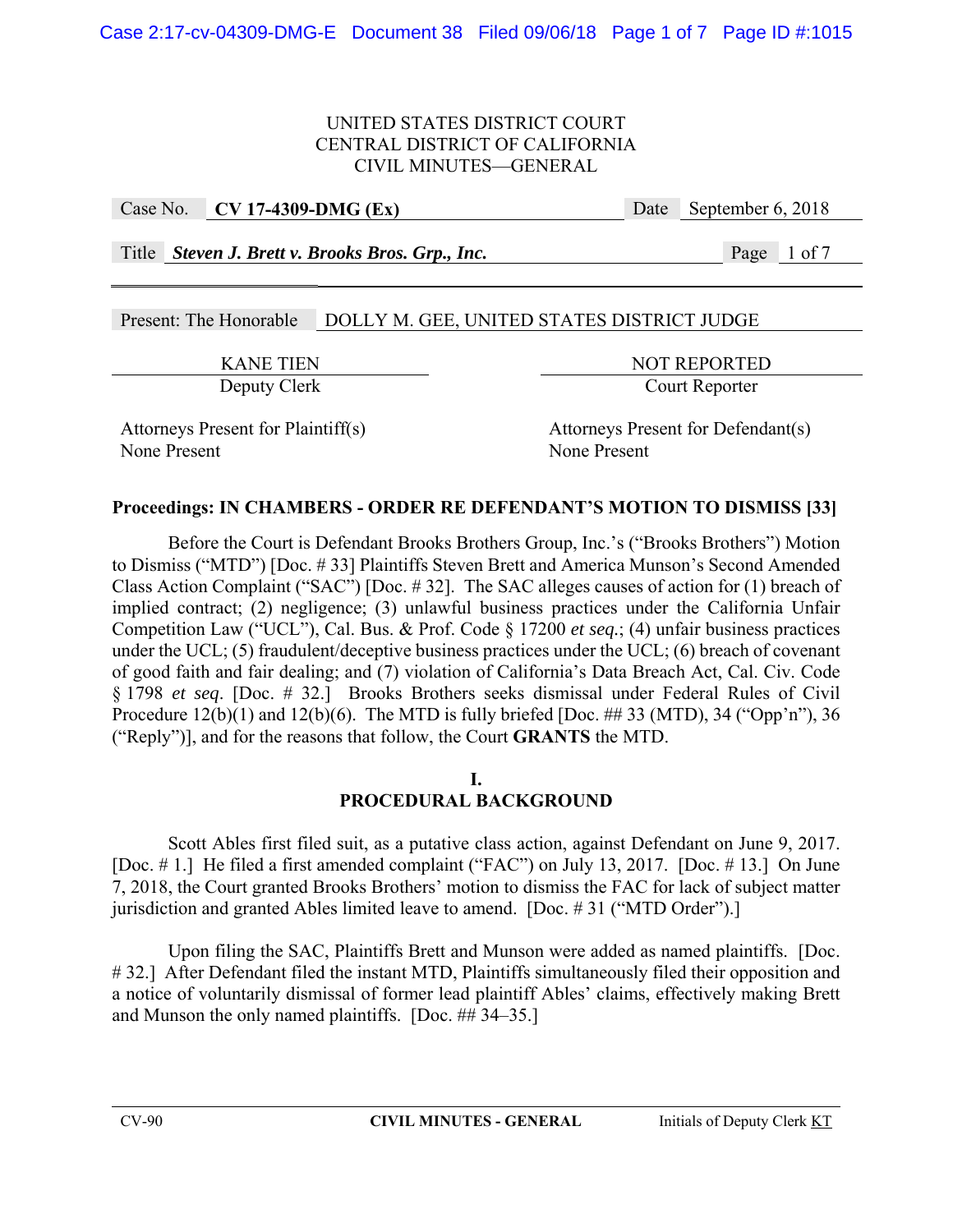|  | Case No. CV 17-4309-DMG $(EX)$                   | Date September 6, 2018 |
|--|--------------------------------------------------|------------------------|
|  |                                                  |                        |
|  | Title Steven J. Brett v. Brooks Bros. Grp., Inc. | Page 2 of 7            |

#### **II. FACTUAL BACKGROUND**<sup>1</sup>

 Brooks Brothers is a clothing retailer. *See* SAC at ¶ 1. Plaintiffs, California residents, and putative class members, residents of states across the country, are former Brooks Brothers customers who purchased merchandise at Brooks Brothers stores from April 4, 2016 to March 1, 2017. *Id.* at ¶¶ 2, 6–7, 10, 81.

 On or around April 4, 2016, malware was installed on Brooks Brothers' point-of-sale ("POS") systems, affecting at least 223 Brooks Brothers locations. *Id.* at ¶ 32. Brooks Brothers allegedly failed to implement and maintain reasonable security procedures and practices, including administrative, technical, and physical safeguards, to protect customers' private identifying information ("PII"). *Id.* at ¶¶ 50, 66. Due to the data breach, an unauthorized third party collected the full names, credit and debit card numbers, expiration dates, and verification codes of Brooks Brothers' customers, and—"upon information and belief'—information about which stores and at what time the customers' Brooks Brothers' transactions took place, from approximately April 4, 2016 until March 1, 2017. *Id.* at ¶¶ 3, 32, 34.

 Plaintiff Munson used one credit card and at least two other debit cards to make purchases at Brooks Brothers stores during the timeframe of the data breach. *Id.* at ¶ 6. At an unspecified time, she discovered fraudulent activity on one of those debit cards, which she later canceled. *Id.*  at ¶ 6. Plaintiff Brett had also made purchases at Defendant's stores before, during, and after the duration of the data breach. *Id.* at ¶ 7. It does not appear that he ever suffered fraudulent activity in connection with any credit or debit cards used at Defendant stores.

 On May 12, 2017, Brooks Brothers disclosed the data breach on its website. *Id.* at ¶ 35. The disclosure explains, *inter alia*, that the breach could affect some customers' payment card information, but that no sensitive personal information, such as social security numbers or addresses, were affected. Ex. 31 to SAC [Doc. # 32-31].

<sup>&</sup>lt;sup>1</sup> The Court accepts all material facts alleged in the SAC as true solely for the purpose of deciding the MTD. Because Scott Ables voluntarily dismissed his claims against Defendant after the SAC, the Court will not take into consideration the SAC's allegations as they are particularized to him.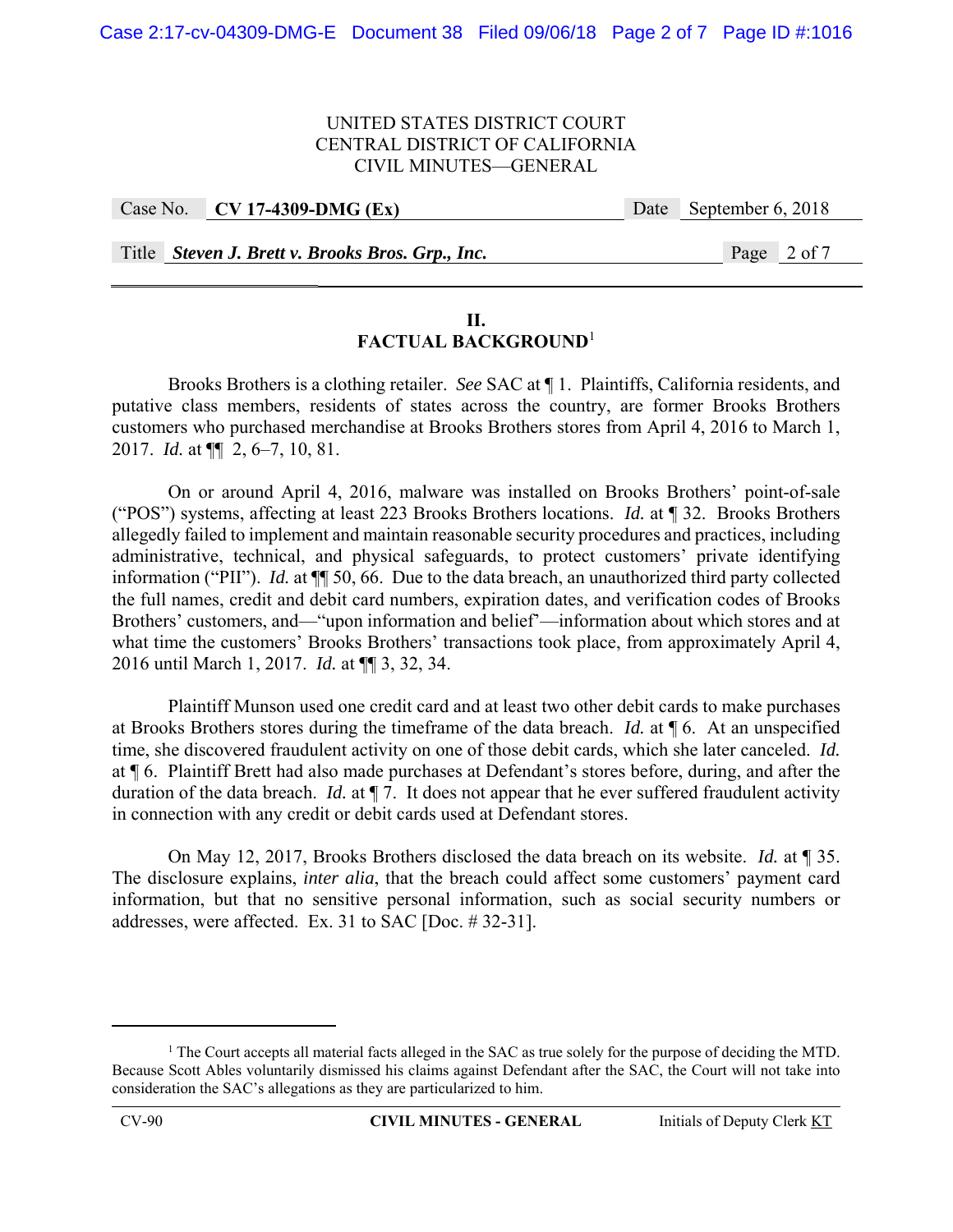|  | Case No. CV 17-4309-DMG (Ex)                     | Date September 6, 2018 |
|--|--------------------------------------------------|------------------------|
|  |                                                  |                        |
|  | Title Steven J. Brett v. Brooks Bros. Grp., Inc. | Page 3 of 7            |

#### **III. DISCUSSION2**

 Brooks Brothers seeks dismissal of the SAC for several deficiencies. The MTD also raises the serious procedural misstep Plaintiffs have taken here with respect to the overly broad SAC and inclusion of new parties without the Court's leave. The Court first addresses the SAC's procedural defects and then turns to analyze the merits of the action.

## **A. Procedural Defects**

It is well established in this Circuit that a district court may strike or dismiss claims or parties included in an amended pleading without the court's leave. *See, e.g.*, *Jameson Beach Prop. Owners Ass'n v. United States*, No. CV 13-01025-MCE-AC, 2014 WL 4925253, at \*3–4 (E.D. Cal. Sept. 29, 2014) ("District Courts in this circuit generally allow plaintiffs to add new claims and/or parties to an amended complaint where a prior order of dismissal granted leave to amend without limitation. On the other hand, where a prior court order granted limited leave to amend, District Courts in this circuit generally strike new claims or parties contained in an amended complaint when the plaintiff did not seek leave to amend. . . . When the language of an order clearly states that a plaintiff may only amend to address certain deficiencies identified in the order, courts have held that a plaintiff is barred from adding new claims or parties." (citation omitted) (collecting cases)); *Raiser v. City of Los Angeles*, No. CV 13-2925 RGK (RZx), 2014 WL 794786, at \*4 ("C.D. Cal. Feb. 26, 2014) ("When a district court grants leave to amend for a specified purpose, it does not thereafter abuse its discretion by dismissing any portions of the amended complaint that were not permitted. The rule applies even if the court did not expressly bar amendments other than the one(s) it *did* allow." (citation omitted)); *Benton v. Baker Hughes*, No. CV 12-07735 MMM (MRWx), 2013 WL 3353636, at \*3 (C.D. Cal. June 30, 2013) (striking claims added in amended complaint where earlier dismissal order granted plaintiff "leave to amend only to address the deficiencies in his existing causes of action identified in [the] order").

Here, the Court granted Ables leave to amend "to cure the deficiencies identified" in the Order based on facts and arguments discussed in Ables' opposition brief that were absent from the FAC. MTD Order at 11. The Court did not grant Ables leave to substitute or add named plaintiffs, and Ables never sought leave to do so. Moreover, those facts and arguments in Ables' opposition brief that served as the basis for leave to amend are notably absent from the SAC, notwithstanding

 2 The Court incorporates by this reference the relevant legal standards that it set forth in its prior Order. *See* MTD Order at 2–4.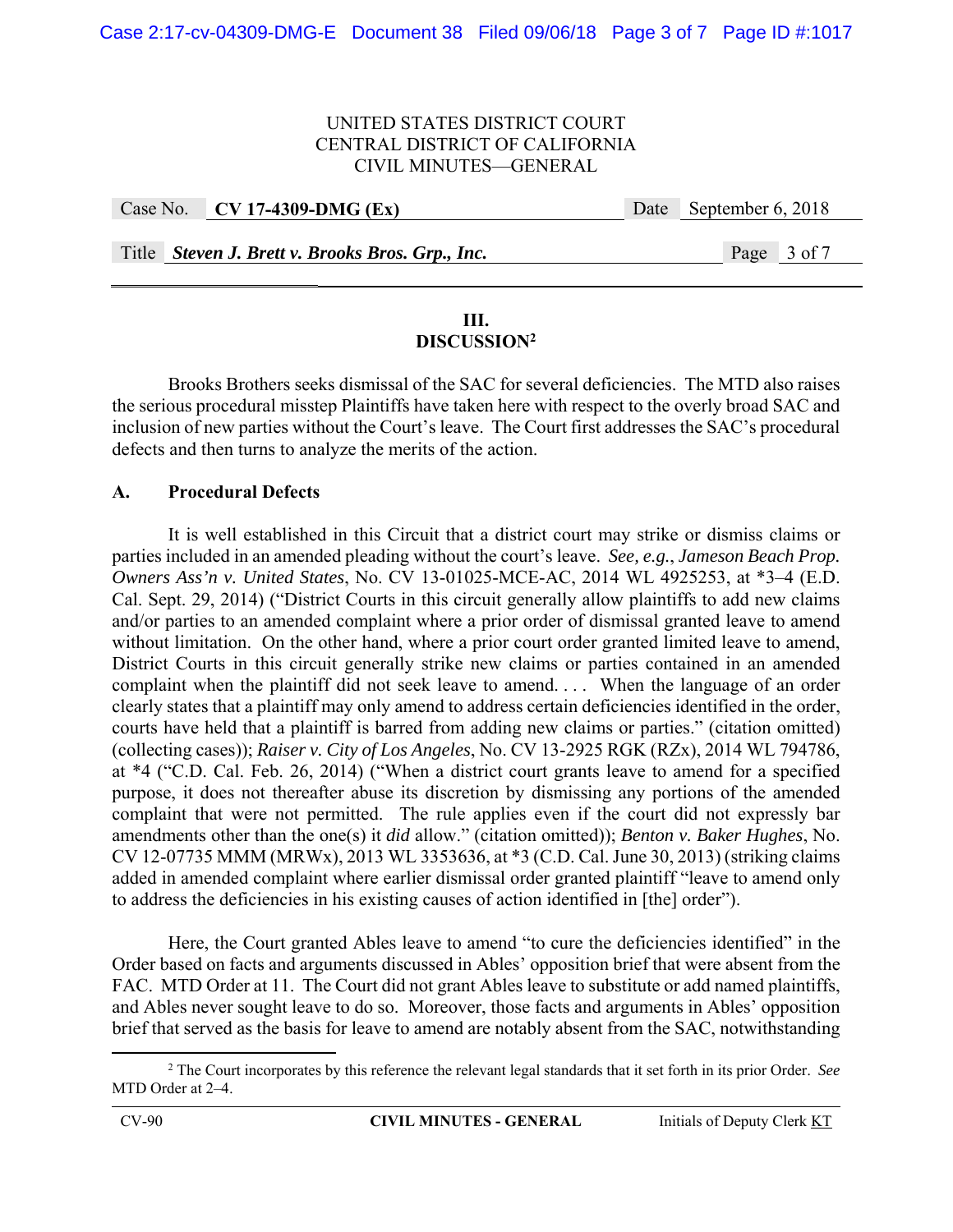| Case No. CV 17-4309-DMG $(EX)$                   | Date September 6, 2018 |
|--------------------------------------------------|------------------------|
|                                                  |                        |
| Title Steven J. Brett v. Brooks Bros. Grp., Inc. | Page 4 of 7            |

the fact that Ables voluntarily dismissed his claims against Defendant *after* filing the amended complaint. [Doc. ## 32 (SAC filed June 28, 2018), 34 (Opp'n filed August 3, 2018), 35 (Ables' voluntarily dismisses claims August 3, 2018).]

 The Court therefore **STRIKES** Plaintiffs Munson and Brett's claims against Defendant. Because Ables has voluntarily dismissed his claims against Defendant, this effectively disposes of the entire case. In an abundance of caution, however, the Court briefly considers the merits of the motion and begins with the threshold issue of standing.

# **B. Article III Standing**<sup>3</sup>

Defendant contends that Plaintiffs cannot demonstrate any of the elements of Article III standing. With respect to the injury-in-fact requirement, the parties chiefly dispute whether Plaintiffs have sufficiently alleged an imminent risk of future harm. *See* Opp'n at 12–164 (maintaining only one theory of injury in fact in response to the MTD). As nonmovants, Brett and Munson bear the burden of establishing standing. *See, e.g.*, *In re Adobe Sys., Inc. Privacy Litig.*, 66 F. Supp. 3d 1197, 1208 (N.D. Cal. 2014).

Plaintiffs contend that as a result of the data breach there is a credible risk of future harm from identity theft based on (1) Munson's "open and active" credit cards; and (2) the purchase information hackers likely obtained, which Plaintiffs insist permits hackers to "link" information actually obtained with other PII not obtained in order to commit identity theft. Opp'n at 13, 14– 15.

 Even in light of the new facts alleged, *Krottner v. Starbucks Corp.*, 628 F.3d 1139 (9th Cir. 2010) and *In re Zappos.com, Inc.*, 888 F.3d 1020 (9th Cir. 2018)—the two leading data breach cases in this Circuit that concern standing based on an alleged risk of future identity theft—are still distinguishable and do not warrant a finding of injury-in-fact sufficient to confer Article III standing in this case. While the Court agrees with Plaintiffs that the absence of social security numbers in compromised datasets does not foreclose a finding of a credible threat of future harm, Plaintiffs' compromised data does not create the same level of imminence of a future harm as found in *Krottner* and *Zappos*. As the Court explained in the MTD Order, the hackers in *Krottner*

 3 The Court incorporates by this reference its earlier articulation of Article III standing requirements. *See* MTD Order at 4.

<sup>&</sup>lt;sup>4</sup> Citations to the parties' moving papers refer to the pagination assigned by the CM/ECF docketing system.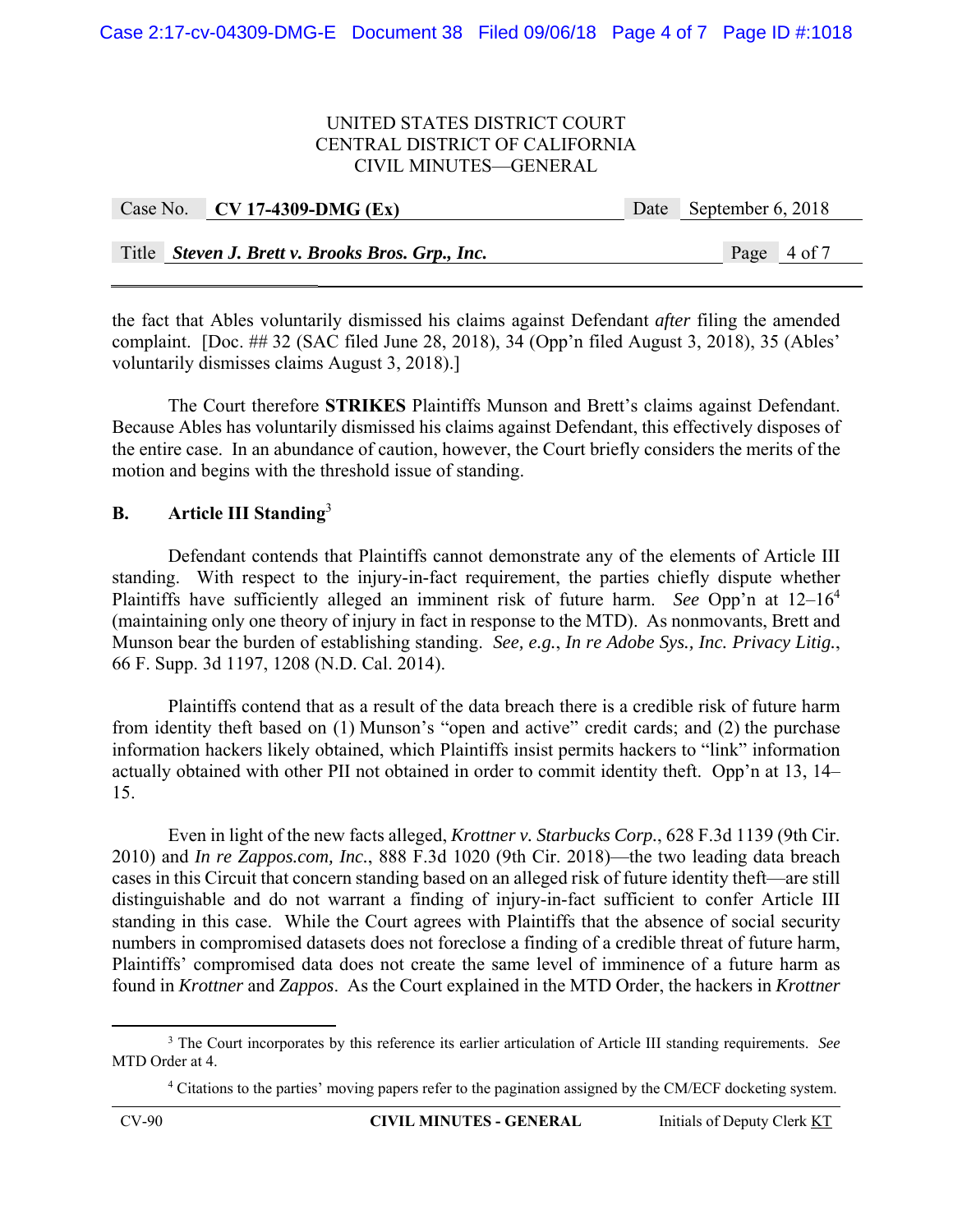|  | Case No. CV 17-4309-DMG (Ex)                     | Date September 6, 2018 |
|--|--------------------------------------------------|------------------------|
|  |                                                  |                        |
|  | Title Steven J. Brett v. Brooks Bros. Grp., Inc. | Page 5 of 7            |

obtained unencrypted names, addresses, and social security numbers, and the *Zappos* hackers obtained names, account numbers, passwords, email addresses, billing and shipping addresses, telephone numbers, full credit card numbers, and unspecified credit and debit card "information." MTD Order at 8 (citing *Zappos*, 888 F.3d at 1023; *Krottner*, 628 F.3d at 1140). Based on "the sensitivity of the personal information, combined with its theft," plaintiffs in those cases "adequately alleged an injury in fact supporting standing." *Zappos*, 88 F.3d at 1027.

Here, hackers stole Plaintiffs' names, credit and debit card numbers (along with card expiration dates and verification codes) and possibly the Brooks Brothers store zip codes where Plaintiffs made purchases as well as the time of those purchases. SAC at ¶ 32. This information simply does not rise to the level of sensitivity of the information in *Krottner* and *Zappos* or similar cases. *See Dugas v. Starwood Hotels & Resorts Worldwide, Inc.*, No.: CV 16-00014-GPC-BLM, 2016 WL 6523428, at \*5 (S.D. Cal. Nov. 3, 2016) ("[T]he information stolen during the Starwood breach [names, addresses, billing information, and credit card numbers] is insufficient, for example, for a third party to open up a new account in Plaintiff's name or to gain access to personal accounts likely to have the information needed to open such an account (e.g., a social security number)."); *cf.* MTD Order at 8 (collecting within-Circuit cases where the district court found an injury-in-fact based on increased risk of future harm, and enumerating the PII obtained in those cases). $5$ 

The added allegations involving Defendant store zip codes and purchasing times adds little to the standing analysis. Brooks Brothers' customers may make purchases within or outside of their home or employer's zip code, so the acquisition of that information does not make the risk of identity theft more likely. More importantly, based on the PII allegedly obtained in this case, Plaintiff's linking theory requires the Court to make a series of speculative inferences to conclude that Plaintiffs suffer a credible, imminent risk of identity theft. *See Clapper v. Amnesty Int'l USA*, 568 U.S. 398 (2013) ("[A] theory of standing, which relies on a highly attenuated chain of possibilities, does not satisfy the requirement that threatened injury must be certainly

<sup>&</sup>lt;sup>5</sup> The Court recognizes that in *Zappos*, the Ninth Circuit remarked on the sensitive nature of credit card numbers. Despite this, the *Zappos* Court did not signal that the disclosure of credit card numbers alone would suffice to establish an injury-in-fact based on risk of future harm. Rather, the Court opined on the combination of sufficiently sensitive PII that permitted the plaintiffs' allegations to demonstrate an injury-in-fact. Moreover, Plaintiffs here have not pointed to any authority that supports the proposition that disclosure of credit card information alone is sufficient to show a concrete, imminent risk of future harm, and this Court's independent review of the case law shows the opposite, even since *Zappos*' issuance. *See Jacobson v. Peter Piper, Inc.*, No. CV-16-0596-TUC-JAS (LCK), 2018 WL 3719324, at \*3 n.3 (D. Ariz. June 28, 2018) (rejecting contention that *Zappos*' acknowledgment of credit card sensitivity amounts to a finding that disclosure of such information is sufficient to confer standing).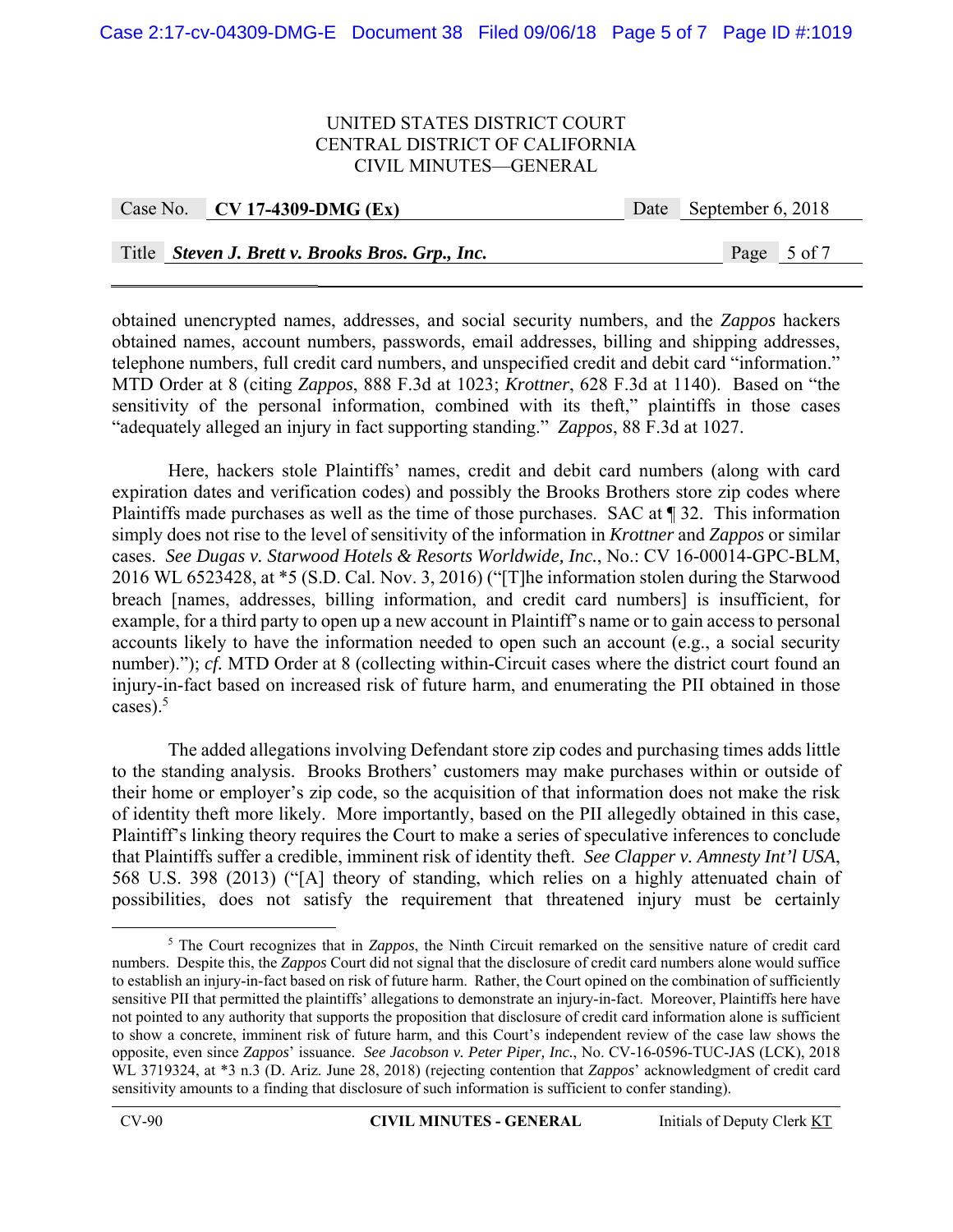| Case No. CV 17-4309-DMG (Ex)                     | Date September 6, 2018 |  |
|--------------------------------------------------|------------------------|--|
| Title Steven J. Brett v. Brooks Bros. Grp., Inc. | Page 6 of 7            |  |

impending."); *Dugas* (no injury in fact based on risk of future harm where "the small amount of useful" PII obtained required the Court "to engage in a hypothetical line of reasoning in order to conclude that Plaintiff remains at risk of imminent identity theft").

Nor does the fact that Munson has closed only one debit card account after discovering fraudulent activity change the Court's standing analysis. In the MTD Order, the Court explained that then-Plaintiff Ables could not rely on the theft of his cancelled credit and debt card information to show a present or sufficiently credible future injury. *See* MTD Order at 7 (present injury), 8 (future injury). The Court had already ruled that the compromise of his credit card information and his name were insufficient to show a serious risk of future injury, and the fact that Ables had since closed his compromised accounts was a secondary consideration that supported dismissal. Furthermore, it has been over one year since hackers obtained card numbers connected with Munson's open and active accounts, which weighs against a finding of imminent future harm. *See* SAC at ¶ 32 (malware installed on or about April 4, 2016), ¶ 34 (malware acquired customer PII until around March 1, 2017); Doc. # 32 (SAC filed June 28, 2018). Plaintiffs contend that this fact cannot counsel against a finding of standing because federal jurisdiction "depends upon the state of things at the time of the action brought." Opp'n at 15 (quoting *Mollan v. Torrance*, 22 U.S. 547, 539 (1824)). Be that as it may, *these Plaintiffs* brought suit when they filed the SAC; Ables served as the sole named plaintiff until this iteration of the pleading.

 Finally, Plaintiffs insist that by informing their customers to monitor their credit and debit accounts, Brooks Brothers effectively acknowledged a risk of future harm to their customers sufficient to confer standing. *See* SAC at ¶ 54; Doc. # 32-31 (copy of Defendant's message regarding the hack). Not only does such an argument rest on a misunderstanding of *Zappos*, but also it creates a perverse policy incentive.

In *Zappos*, the Court concluded that even though the data breach there did not result in hackers' acquisition of social security numbers, "the information taken in the data breach [names, account numbers, passwords, email addresses, billing and shipping addresses, telephone numbers, full credit card numbers, and unspecified credit and debit card "information"] still gave hackers the means to commit fraud or identity theft"—a conclusion which the company "effectively acknowledged by urging affected customers to change their passwords on any other account where they may have used 'the same or a similar password'" as the one obtained in the breach. 888 F.3d at 1027. Plaintiffs' argument here extends *Zappos* too far. Zappos' instructions to their customers acknowledged that passwords give third parties "the means" to commit fraud or identity theft; the company's warning *qua* warning did not establish credibility of future harm. *Id.* With only credit